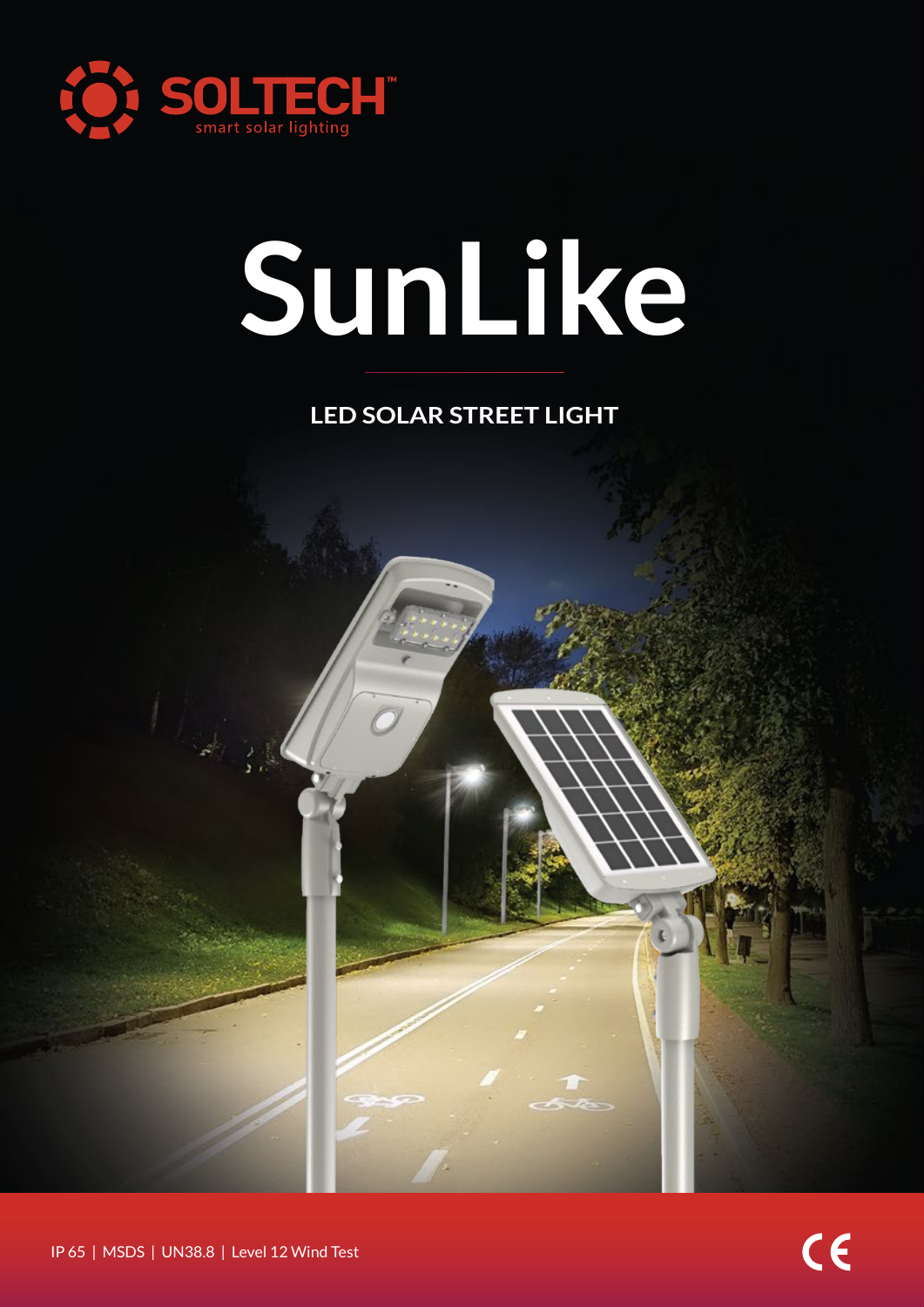# Meet SOLTECH

With our long history of lighting innovation, SOLTECH brings its expertise to solar-powered LED lighting. Unlike most, we fully develop and manufacture the complete system from start to finish. This ensures you'll enjoy unrivalled quality and reliability, no matter your application.

**We specialize in solar LED lighting for streets, highways, parks, parking lots, pathways, perimeters, general areas, and more.**







**SunLike** Our most economical light, the all-in-one SunLike can be used for pathways, parks, schools, perimeters, and more.



**Cegonia** With 90% downward light and elegant aesthetics, the Cegonia is optimized for parking lots but can be used for many applications.



**Satelis** Our most advanced commercial lighting option, Satelis is best for major roads and freeways.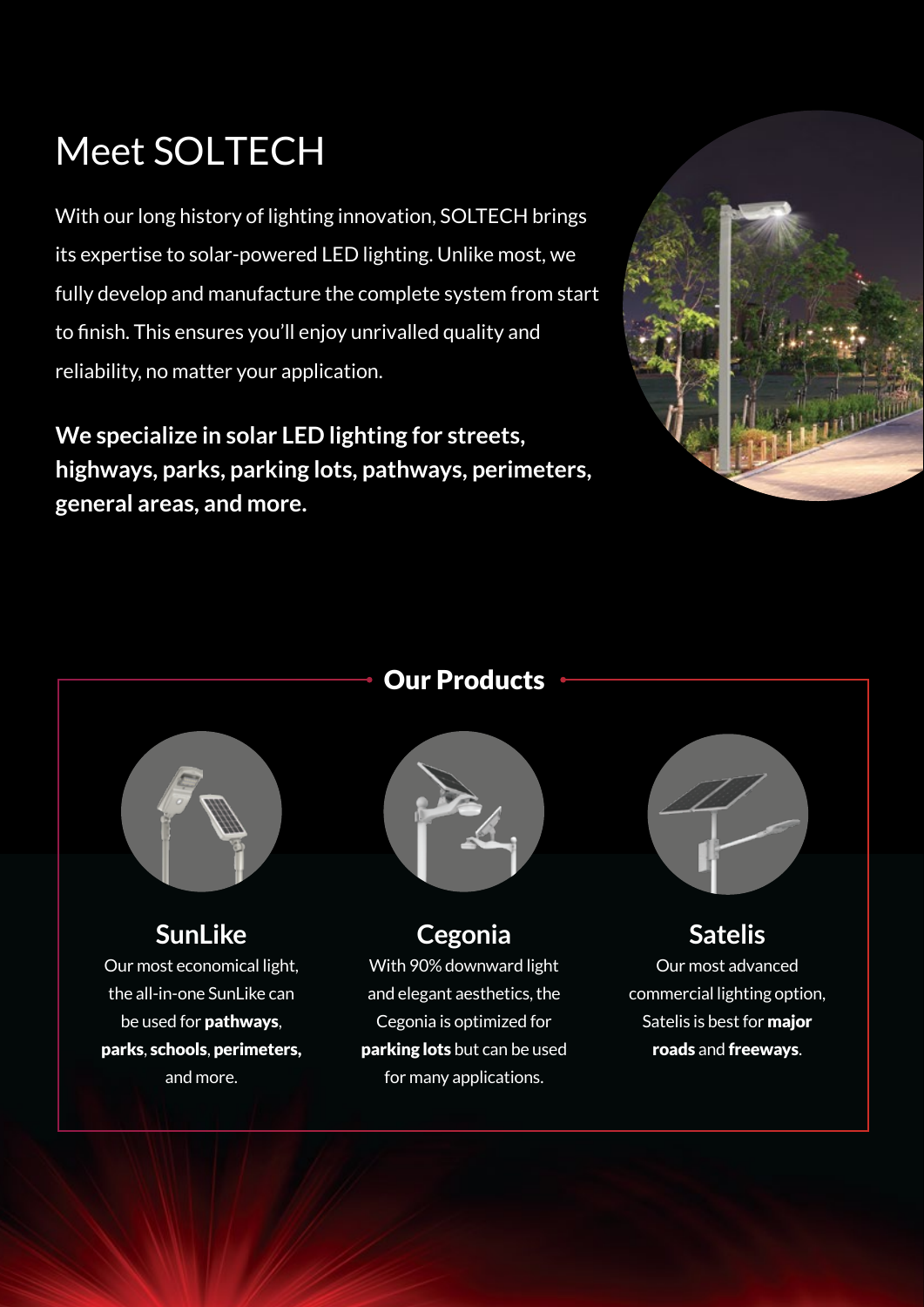# **SunLike** Specifications



| <b>OUTBEAM</b>                | 1600 Lumens                            | 4000 Lumens                            | 6000 Lumens                            |
|-------------------------------|----------------------------------------|----------------------------------------|----------------------------------------|
| <b>MODEL</b>                  | TLSTC008XYYZZ                          | TLSTC020XYYZZ                          | TLSTC030XYYZZ                          |
| <b>CASING</b>                 | Aluminium                              | Aluminium                              | Aluminium                              |
| <b>DIMENSION</b>              | 20x11x3in                              | 26x17x4in                              | 26x17x4in                              |
| <b>EFFICIENCY</b>             | 200 lm/w                               | 200 lm/w                               | 200 lm/w                               |
| <b>LUMENS</b>                 | 1600 lm (8w)                           | 4000 lm (20w)                          | 6000 lm (30w)                          |
| <b>LED CHIP</b>               | Lumileds 5050 (215Im/w - CRI>70)       | Lumileds 5050 (215lm/w - CRI>70)       | Lumileds 5050 (215Im/w-CRI>70)         |
| <b>SOLAR PANEL</b>            | 17Wp                                   | 36Wp                                   | 52Wp                                   |
| <b>BATTERY</b>                | LiFePO4 - 9Ah 12.8V (115 Wh)           | LiFePO4 - 20Ah 12.8V (256 Wh)          | LiFePO4 - 30Ah 12.8V (384 Wh)          |
| CHARGING TIME <sup>*</sup>    | 7 hrs                                  | 7 hrs                                  | 7 hrs                                  |
| <b>AUTONOMY AT FULL POWER</b> | 10 hrs                                 | 10 hrs                                 | 10 hrs                                 |
| MAXIMUM AUTONOMY              | 50 hrs                                 | 50 hrs                                 | 50 hrs                                 |
| <b>OPERATION MODE</b>         | Remote control with<br>one-key setting | Remote control with<br>one-key setting | Remote control with<br>one-key setting |
| <b>WEIGHT</b>                 | 11.7 lb                                | 21.4 lb                                | 29.8 lb                                |
| <b>INSTALLATION HEIGHT</b>    | 6 to 13 ft                             | 9 to 16 ft                             | 9 to 19 ft                             |
| <b>OPERATING TEMPERATURE</b>  | -4 to 122 °F                           | -4 to 122 °F                           | -4 to 122 °F                           |

*\* WITH OPTIMAL CONDITIONS*







**1600 Lumens 4000 Lumens 6000 Lumens**